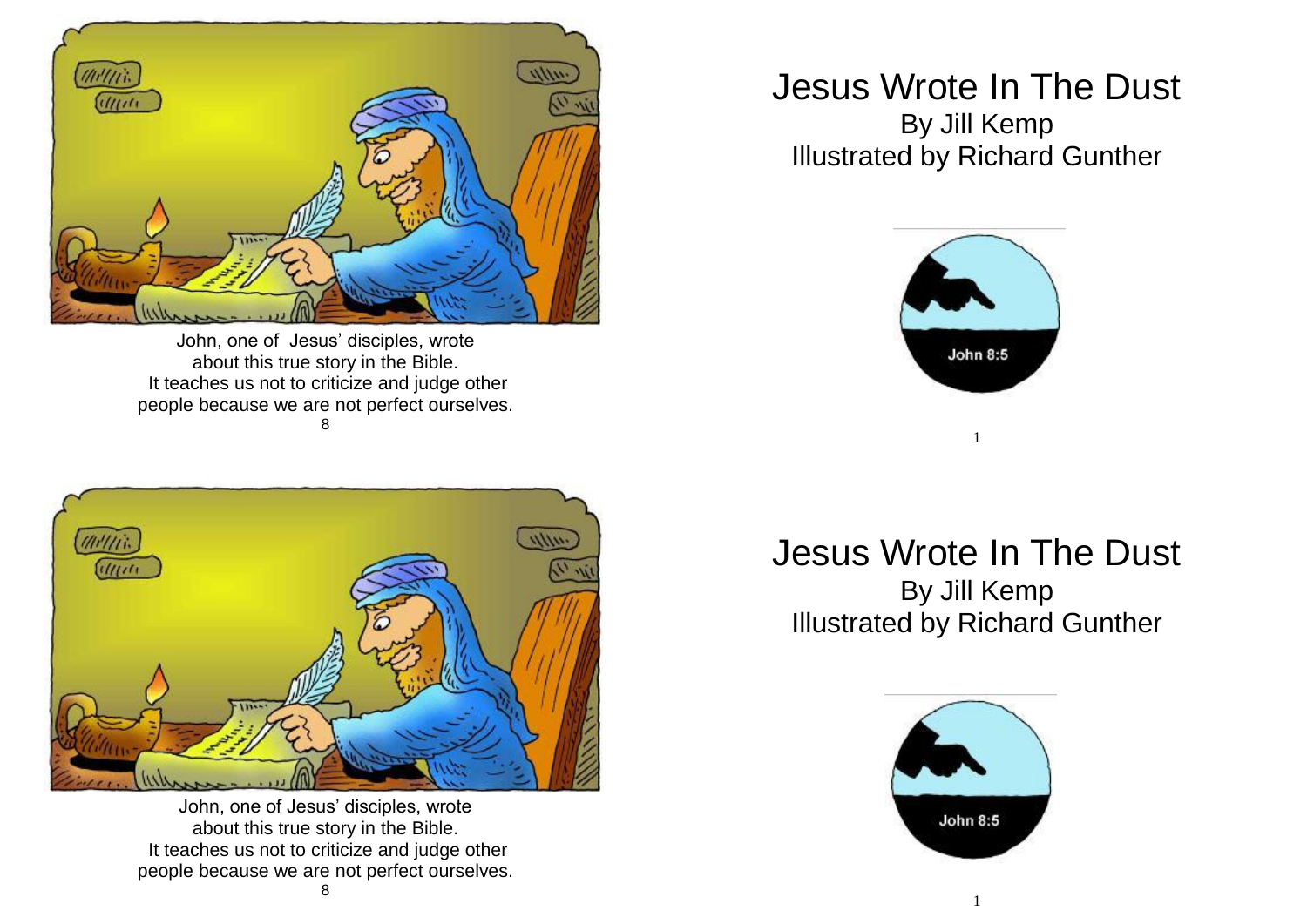

The Scribes and Pharisees brought a woman who had been cheating on her husband to Jesus to judge, but they were really trying to get Jesus into trouble. 2



"Go home and don't behave like that again." Forgiven and free the woman went on her way with her heart full of joy and hope. Jesus had saved her and given her a new life. 7



The Scribes and Pharisees brought a woman who had been cheating on her husband to Jesus to judge, but they were really trying to get Jesus into trouble.



"Go home and don't behave like that again." Forgiven and free the woman went on her way with her heart full of joy and hope. Jesus had saved her and given her a new life.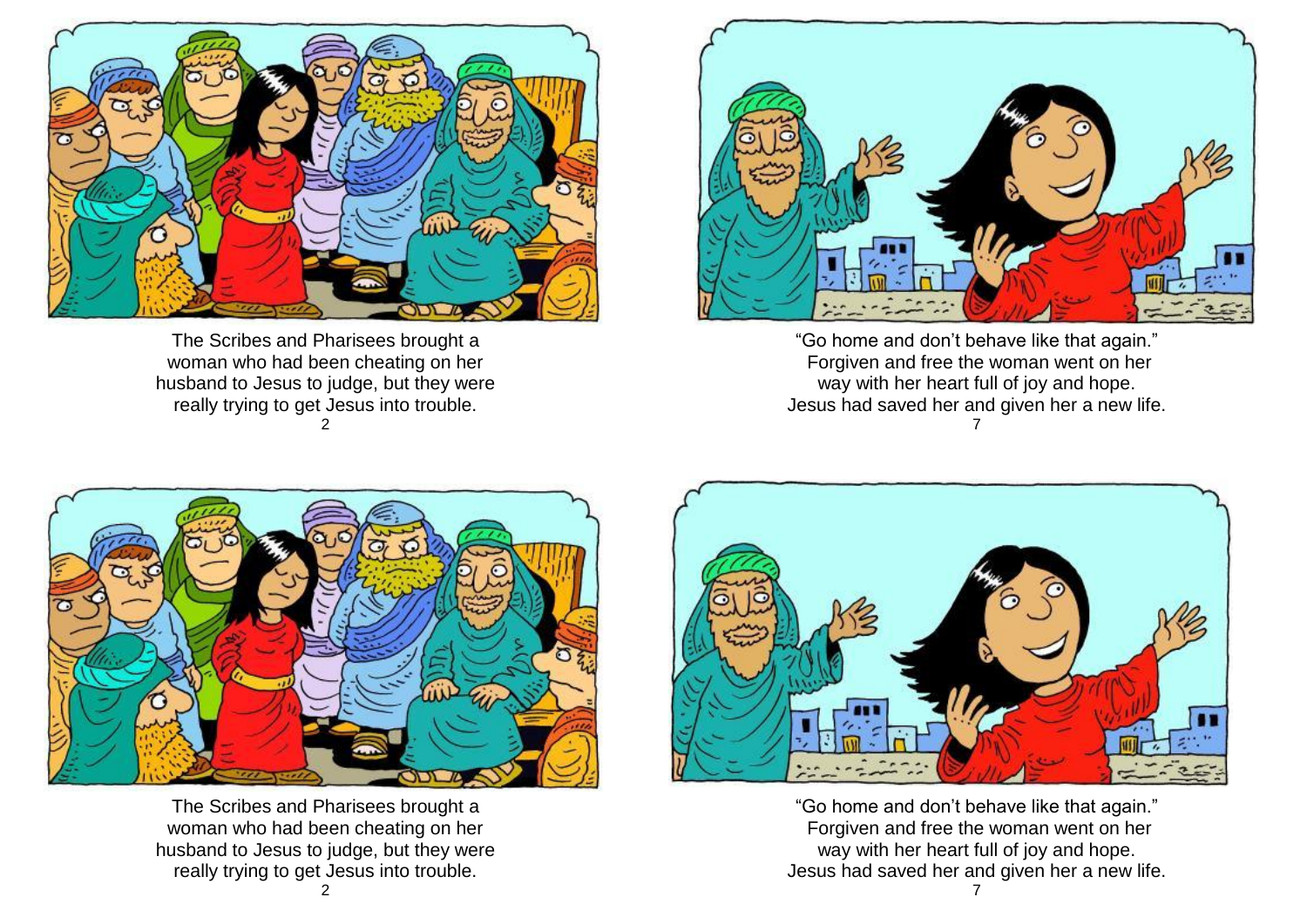

Jesus stood up and asked the woman, "Where are the people who judge you?" She replied, "No one does, my Lord." Then Jesus said, "Neither do I." 6



The woman felt ashamed and frightened. She knew she had broken one of God's Commandments and that she would be punished. 3



Jesus stood up and asked the woman, "Where are the people who judge you?" She replied, "No one does, my Lord." Then Jesus said, "Neither do I."



The woman felt ashamed and frightened. She knew she had broken one of God's Commandments and that she would be punished.